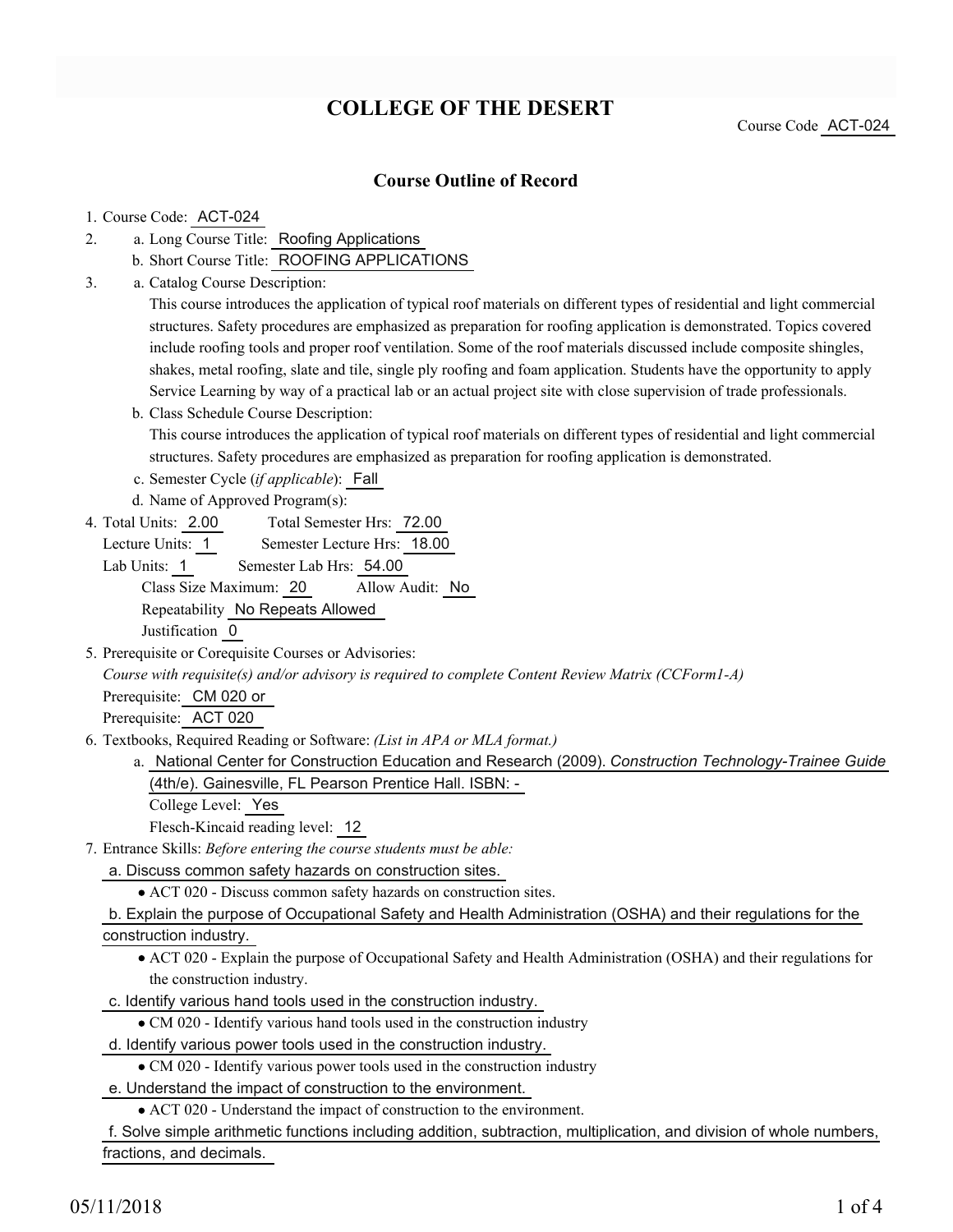## ACT 024-Roofing Applications

- CM 020 Solve simple arithmetic functions including addition, subtraction, multiplication, and division of whole numbers, fractions, and decimals.
- g. Demonstrate fluency reading a tape measure.
	- ACT 020 Demonstrate fluency reading a tape measure.

h. Demonstrate the ability to interpret information and instructions presented in both written and verbal form.

- CM 020 Demonstrate the ability to interpret information and instructions presented in both written and verbal form i. Demonstrate critical thinking skills and the ability to solve problems using those skills.
	- ACT 020 Demonstrate critical thinking skills and the ability to solve problems using those skills.
- j. Demonstrate effective relationship skills with teammates and supervisors, the ability to work on a team, and appropriate leadership skills.
	- ACT 020 Demonstrate effective relationship skills with teammates and supervisors, the ability to work on a team, and appropriate leadership skills.
- k. Understand workplace issues such as sexual harassment, stress, and substance abuse.
	- CM 020 Understand workplace issues such as sexual harassment, stress, and substance abuse.
- 8. Course Content and Scope:

### Lecture:

- 1. Overview of typical roofing materials.
- 2. Safety on the roof
- 3. Roofing tools
- 4. Preparation for roofing application
- 5. Composition shingle installation
- 6. Roll roofing installation
- 7. Shake shingle installation
- 8. Common metal roofing
- 9. Slate and tile roofing
- 10. Single-ply roofing application
- 11. Torch-down roofing application
- 12. Roof ventilation

Lab: *(if the "Lab Hours" is greater than zero this is required)*

### a. Conduct safety procedures on roof

- b. Prepare a sheathed roof for roof finish application
- c. Install composite shingle
- d. Install roll roofing
- e. Install shake roofing
- f. Install metal roofing
- g. Install slate and/or tile roofing
- h. Install single-ply roofing
- i. Install torch-down roofing
- j. Install roof ventilation

9. Course Student Learning Outcomes:

#### 1.

Outline the safety requirements for roofing projects.

### 2.

Identify the materials and methods used in roofing.

## 3.

Install traditional and alternative types of roofing material.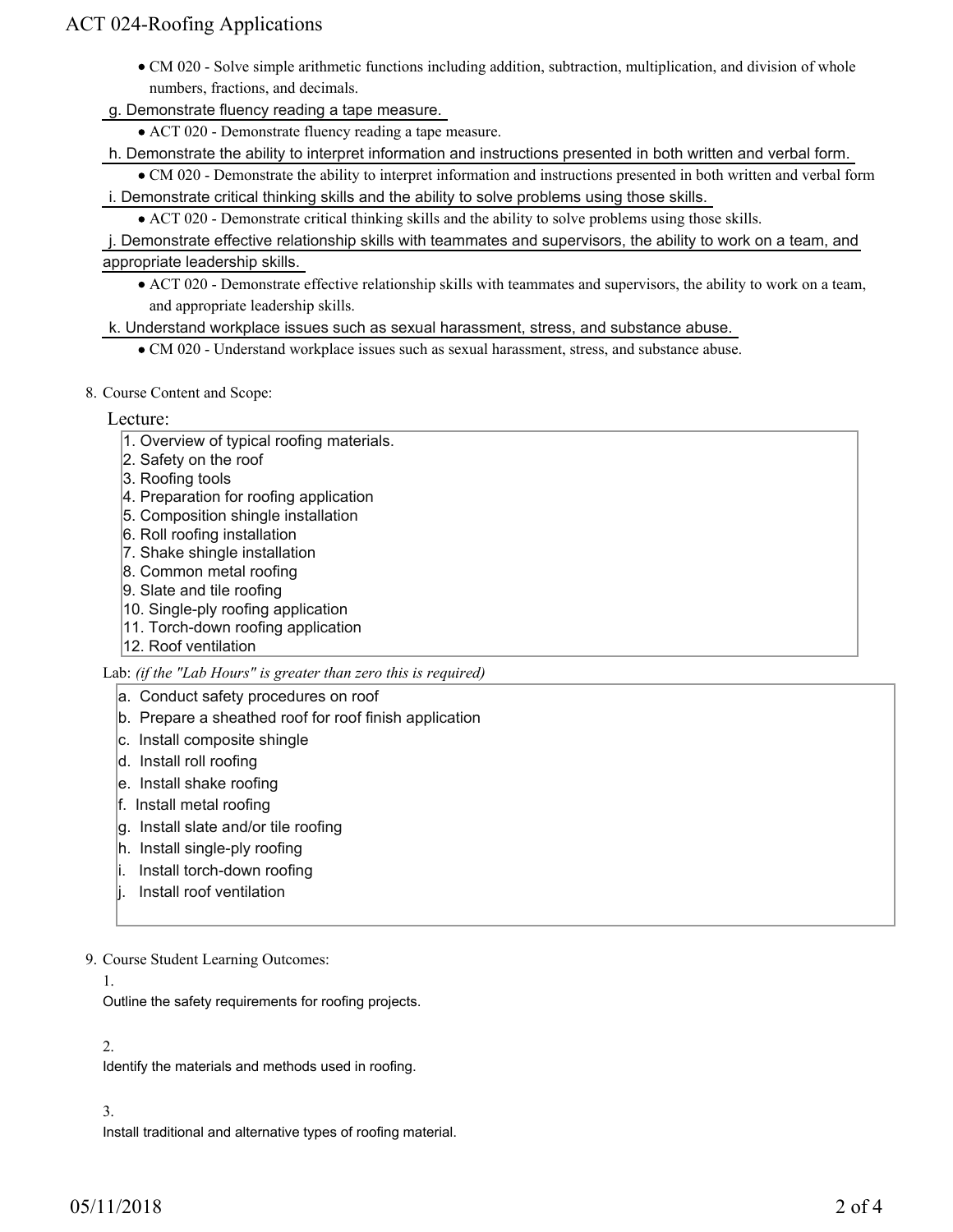## ACT 024-Roofing Applications

- 10. Course Objectives: Upon completion of this course, students will be able to:
	- a. Identify the materials and methods used in roofing.
	- b. Explain the safety requirements for roofing projects.
	- c. Describe the procedure for installing fiberglass shingles on gable and hip roofs.
	- d. Explain the procedure for making various roof projections watertight when using fiberglass shingles.
	- e. Explain the procedure for installing a cricket or saddle.
	- f. Explain the procedure for installing shake material.
	- g. Explain the procedure for installing alternative types of roofing material.
- Methods of Instruction: *(Integration: Elements should validate parallel course outline elements)* 11.
	- a. Demonstration, Repetition/Practice
	- b. Discussion
	- c. Lecture
	- d. Participation
	- Other Methods:

Office and site visits

12. Assignments: (List samples of specific activities/assignments students are expected to complete both in and outside of class.) In Class Hours: 72.00

#### Outside Class Hours: 36.00

- a. In-class Assignments
	- 1. Individual projects
	- 2. Small group projects
- b. Out-of-class Assignments
	- 1. Review questions
	- 2. Vocabulary terms
	- 3. Short response papers
- 13. Methods of Evaluating Student Progress: The student will demonstrate proficiency by:
	- Written homework
	- Student participation/contribution
	- Other

Quizzes In-class exercises Participation during office and site visits

- 14. Methods of Evaluating: Additional Assessment Information:
- 15. Need/Purpose/Rationale -- All courses must meet one or more CCC missions.

PO - Career and Technical Education

Apply critical thinking skills to execute daily duties in their area of employment.

Display the skills and aptitude necessary to pass certification exams in their field.

IO - Personal and Professional Development

Develop realistic goals.

Demonstrate an understanding of ethical issues to make sound judgments and decisions.

16. Comparable Transfer Course

| <b>University System</b><br>Course Number<br>Campus | <b>Course Title</b><br><b>Catalog Year</b> |
|-----------------------------------------------------|--------------------------------------------|
|-----------------------------------------------------|--------------------------------------------|